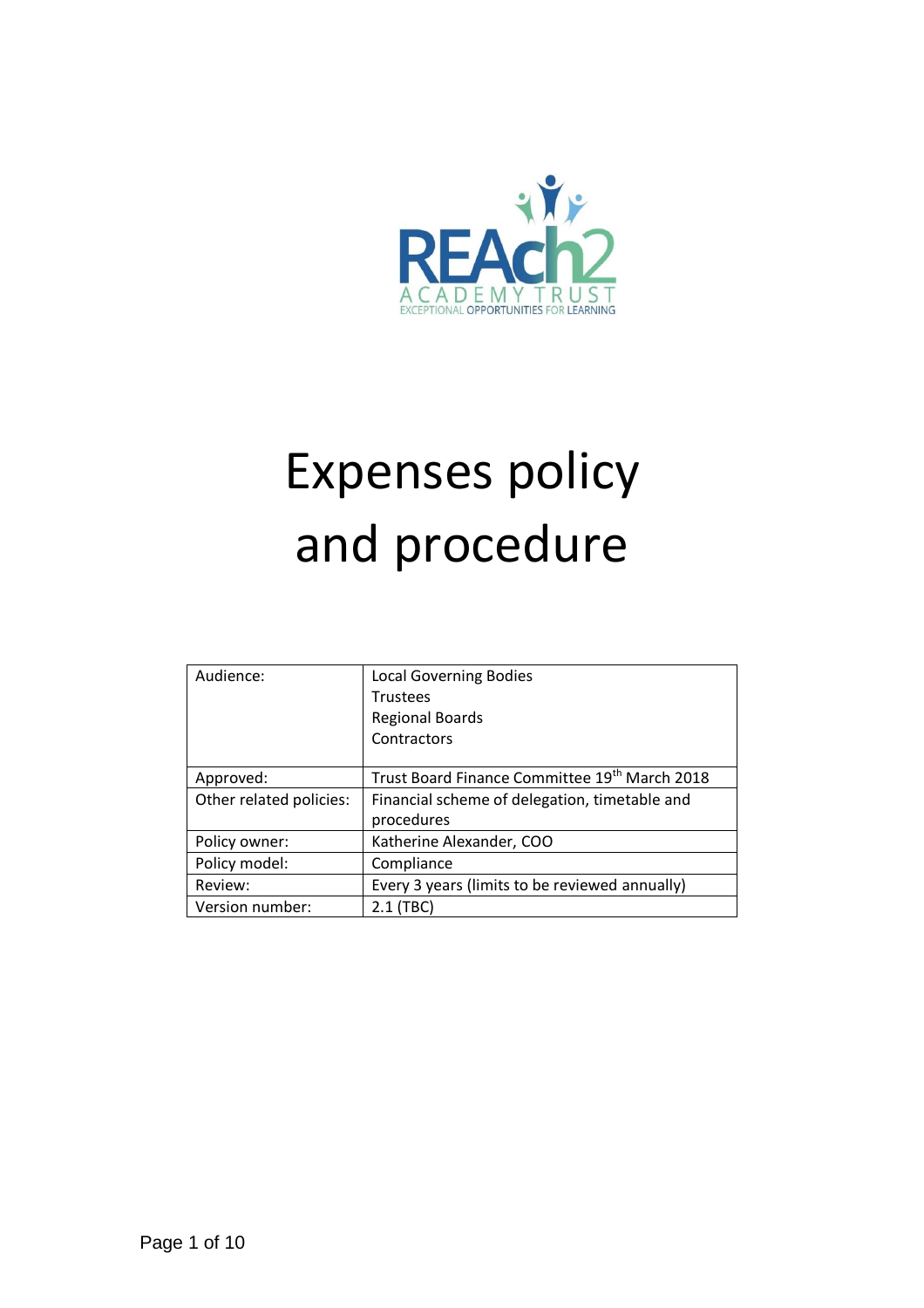# REAch2 expenses policy



At REAch2, our actions and our intentions as school leaders are guided by our Touchstones:

| Integrity      | We recognise that we lead by example and if we want children to grow up to<br>behave appropriately and with integrity then we must model this behaviour            |
|----------------|--------------------------------------------------------------------------------------------------------------------------------------------------------------------|
| Responsibility | We act judiciously with sensitivity and care. We don't make excuses, but<br>mindfully answer for actions and continually seek to make improvements                 |
| Inclusion      | We acknowledge and celebrate that all people are different and can play a role in<br>the REAch2 family whatever their background or learning style                 |
| Enjoyment      | Providing learning that is relevant, motivating and engaging releases a child's<br>curiosity and fun, so that a task can be tackled and their goals achieved       |
| Inspiration    | Inspiration breathes life into our schools. Introducing children to influential<br>experiences of people and place, motivates them to live their lives to the full |
| Learning       | Children and adults will flourish in their learning and through learning discover a<br>future that is worth pursuing                                               |
| Leadership     | REAch2 aspires for high quality leadership by seeking out talent, developing<br>potential and spotting the possible in people as well as the actual                |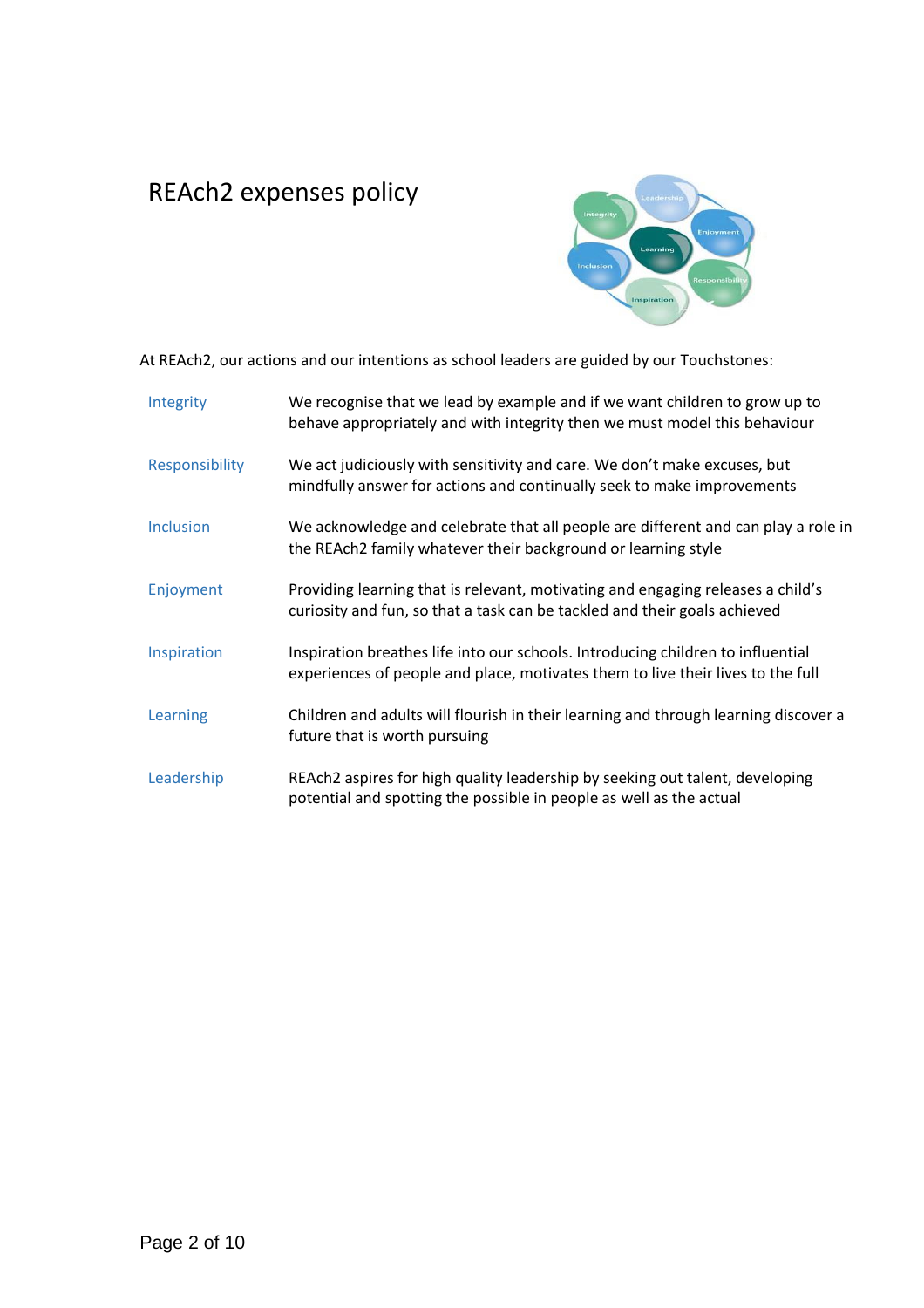# Contents

| Alternatives to travelling and mode of travel 5      |  |
|------------------------------------------------------|--|
|                                                      |  |
|                                                      |  |
|                                                      |  |
|                                                      |  |
| Frequent traveller schemes and personal incentives 6 |  |
|                                                      |  |
|                                                      |  |
|                                                      |  |
| Journeys between home and normal place of work  6    |  |
| Journeys between home and temporary place of work  6 |  |
|                                                      |  |
| Driving (including mileage rates and hire cars)      |  |
|                                                      |  |
|                                                      |  |
|                                                      |  |
|                                                      |  |
|                                                      |  |
|                                                      |  |
|                                                      |  |
|                                                      |  |
|                                                      |  |
|                                                      |  |
|                                                      |  |
|                                                      |  |
|                                                      |  |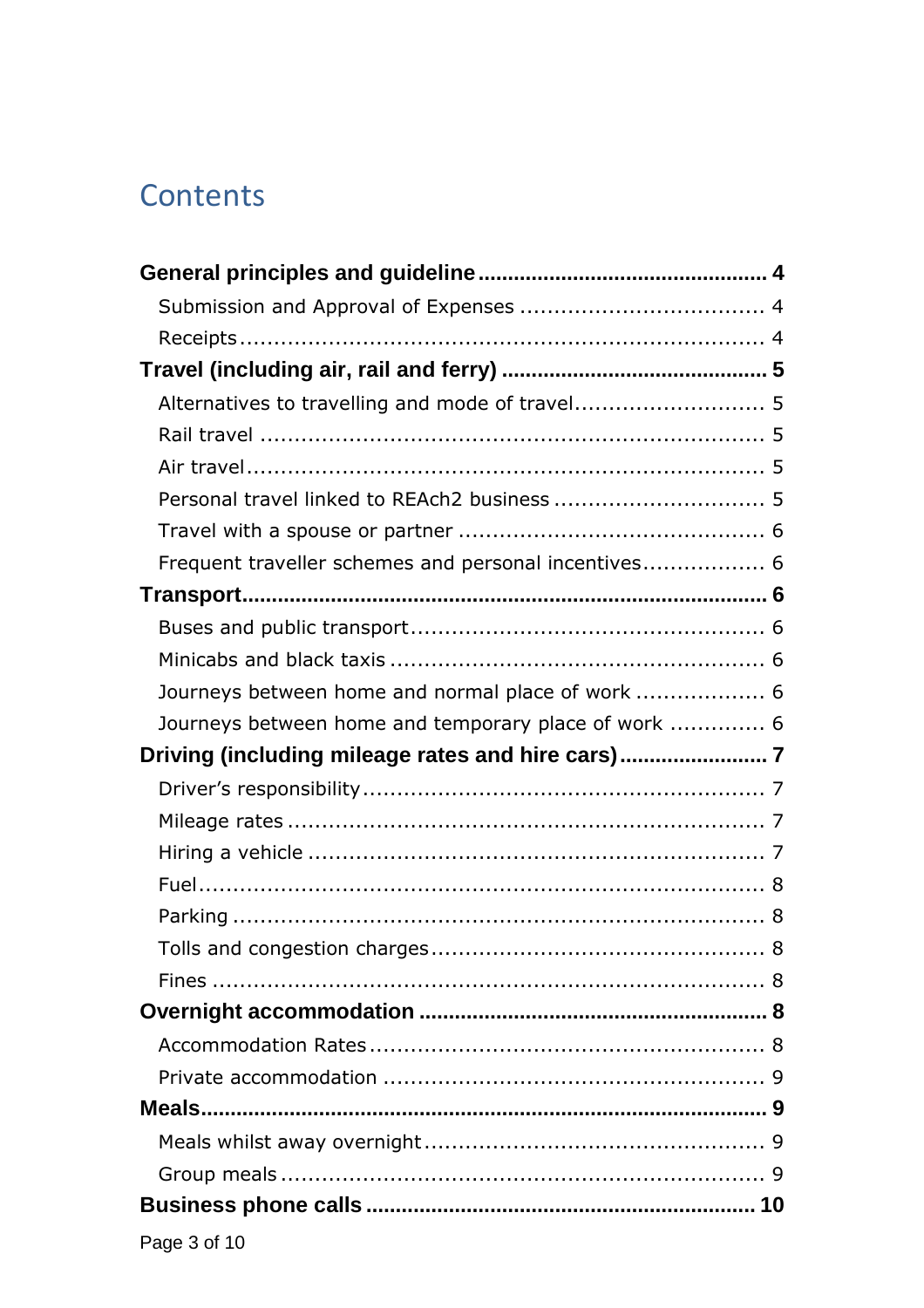## <span id="page-3-0"></span>**General principles and guideline**

The principle of the Expenses Policy is that non-executives (local governors, Regional Non-Executives and Trustees) should be reimbursed for all necessary expenditure reasonably incurred in the performance of their REAch2 duties. The basis of expense claims will be actual expenditure up to limits as specified in this policy; limits will be reviewed annually.

#### <span id="page-3-1"></span>**Submission and Approval of Expenses**

Expenses should be submitted to **[Finance@REACH2.org](mailto:Finance@REACH2.org)** by the third (3rd) working day of the following month. Claimants should endeavor not to submit claims for less than £50, unless they represent the total of expenses in a three-month period. Local governors' expenses should be approved and processed by their academy, including for any chairs of governance serving on a Regional Board. This can include reasonable childcare costs. Regional Non-Executives/Trustees should submit claims to the Finance email above, copying in the Senior Governance Adviser/Trust Company Secretary (who can supply relevant forms) for confirmation of meetings/events attended. Finance will then receive and process the claim.

Please ensure that when submitting your claim you scan and include ALL receipts relating to the claim. Any additional paperwork that you have to support your claim should also be included. Once processed, this will be paid on or before the  $21^{st}$  of the month. You will receive a remittance advice shortly before payment.

#### <span id="page-3-2"></span>**Receipts**

<span id="page-3-3"></span>Receipts must accompany all claims, these should be in the form of scanned copies where possible. Credit card slips or statements will not be accepted as evidence of business expenditure. A VAT receipt must include the name and address of the retailer, the retailer's VAT registration number, the date of the purchase, details of what goods or services have been purchased and the VAT inclusive value of those goods or services in sterling.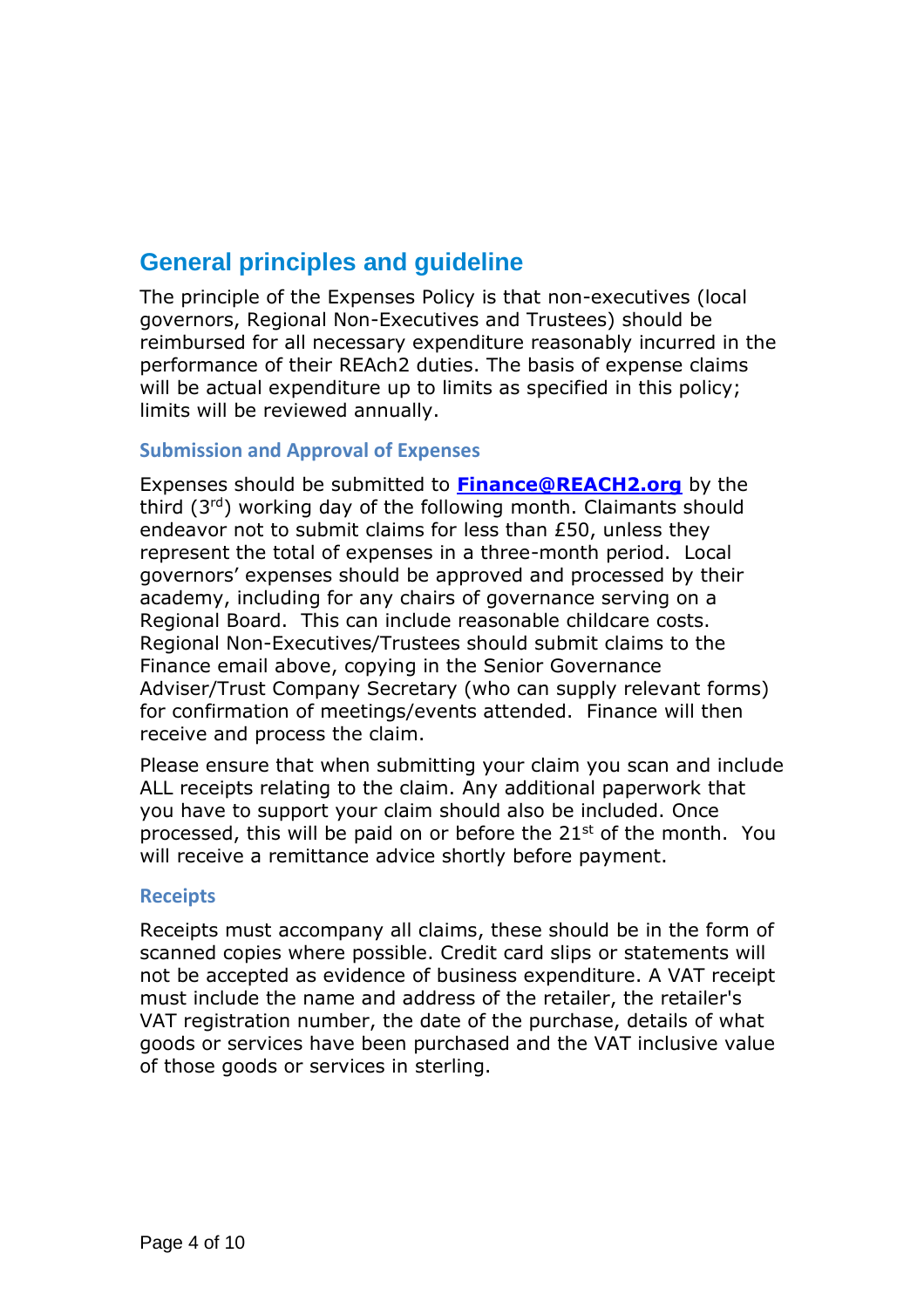# **Travel (including air, rail and ferry)**

#### <span id="page-4-0"></span>**Alternatives to travelling and mode of travel**

Wherever practicable, **audio conference facilities** and **video conference facilities** should be considered as an alternative to travelling. For travel within mainland UK and to/from Eurostar destinations rail is the default mode of travel over air.

#### <span id="page-4-1"></span>**Rail travel**

Rail travel will be second class or the most effective way to travel. (Most travel can be pre-booked which will be significantly less than purchasing a ticket on the day of travel, which should always be the preferred method of booking).

Significant savings can be obtained by specifying outward and/or return journeys at time of booking.

First class rail travel is only permitted where the authorising line manager considers that the need for a working environment, use of portable computer equipment for example, is justified given the length of journey, nature of journey and cost of journey. The only exceptions are where it can be demonstrated that it is the cheapest ticketing option of all available tickets.

#### <span id="page-4-2"></span>**Air travel**

REAch2 travellers should use the lowest cost means of travel and fare. Travel should be booked via the relevant administration officer. Significant savings can be obtained by specifying outward and/or return journeys at time of booking. Some airlines will also allow changes to fixed tickets for an additional charge and this may be cheaper than buying a flexible ticket. Fully flexible tickets should only be requested when absolutely necessary.

#### <span id="page-4-3"></span>**Personal travel linked to REAch2 business**

Personal travel as part of a business trip is discouraged, and in any event only allowed where such travel actually reduces the cost of business travel to REAch2 e.g. staying a Saturday night to take advantage of a lower cost fare. Where additional costs are incurred, e.g. Saturday night in a hotel, the individual employee must meet these. Adequate private travel insurance must be held. Weekend accommodation will be paid where the traveller is unable to return home as part of a longer business trip.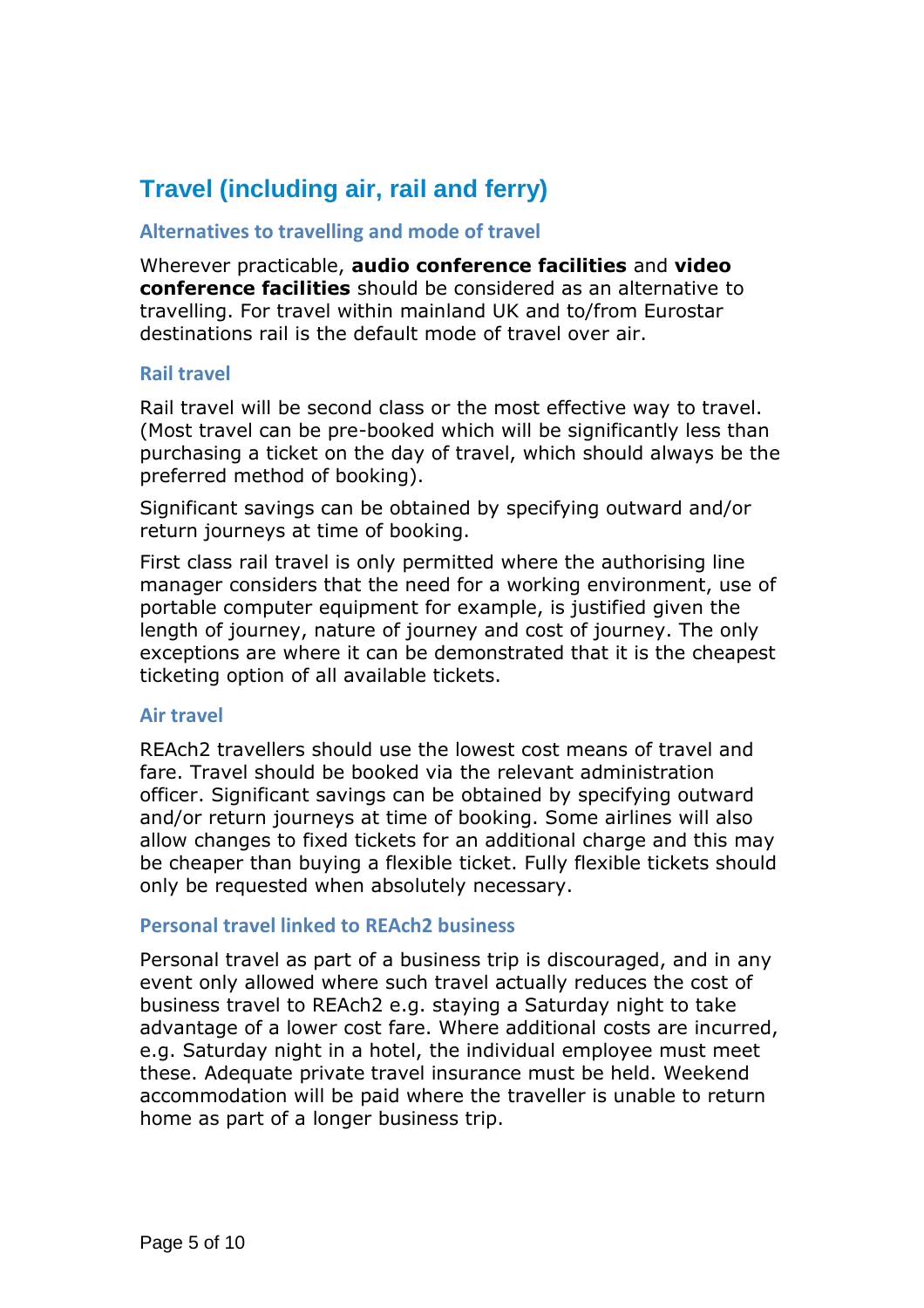#### <span id="page-5-0"></span>**Travel with a spouse or partner**

If a spouse or partner who is not involved in REAch2 business accompanies a member of staff, the traveller must bear the cost of their spouse/partner. It is not permitted to downgrade the travel or accommodation booked in order to fund travel costs for a companion.

#### <span id="page-5-1"></span>**Frequent traveller schemes and personal incentives**

Membership of a frequent traveller scheme must not deflect from using the most cost-effective option presented. REAch2 will not reimburse frequent traveller membership fees.

## <span id="page-5-2"></span>**Transport**

#### <span id="page-5-3"></span>**Buses and public transport**

When travelling, public transport should normally be used.

#### <span id="page-5-4"></span>**Minicabs and black taxis**

Minicabs or taxis can be taken for business purposes if it is the most cost effective means of transport. A final destination must be specified for all bookings. Travel by minicab or taxi is not ordinarily appropriate for journeys over 40 miles; the cost of the element over 40 miles will be deducted from salary and can be reclaimed via expenses if there is a genuine business reason. Black taxis are more expensive than minicabs and they should only be booked as a last resort. Where taxis are hailed the cost can be recovered through an expenses claim.

#### <span id="page-5-5"></span>**Journeys between home and normal place of work**

You are expected to meet the full cost of all journeys between your home and your designated work base.

#### <span id="page-5-6"></span>**Journeys between home and temporary place of work**

<span id="page-5-7"></span>If you can demonstrate that your journey from home to a temporary base (or vice versa) incurs excess travel costs, the excess costs will be reimbursed. Full details of the excess costs must be provided on your expense claim.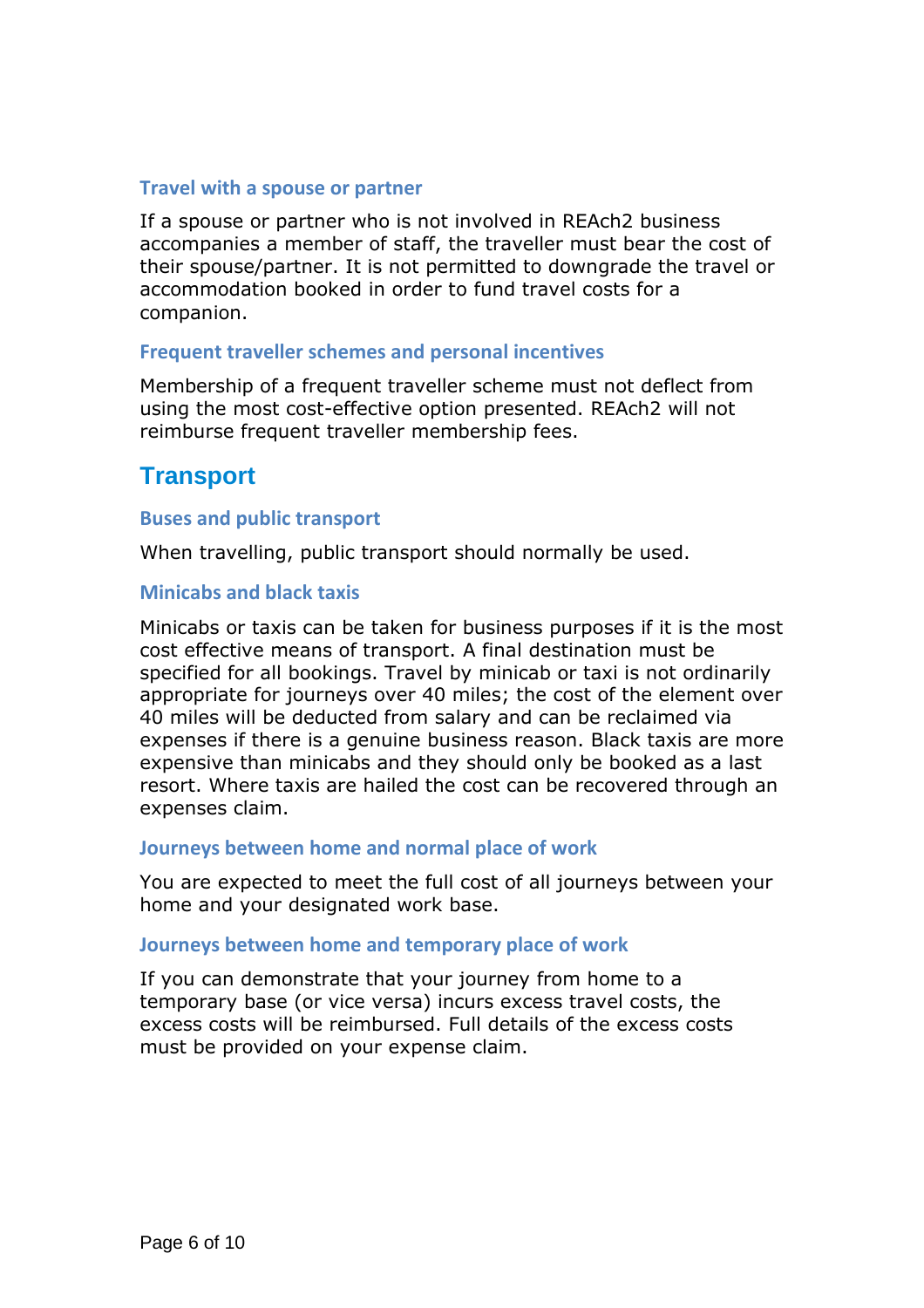## **Driving (including mileage rates and hire cars)**

#### <span id="page-6-0"></span>**Driver's responsibility**

It is your responsibility to ensure that you comply with you Motor Vehicle Insurance Policy before driving a private vehicle on REAch2 business. REAch2 accepts no liability for loss of, or damage to, vehicles being used on REAch2 business. Tax relief may be available when using your own vehicle for work; please view the HM Revenue & Customs guide on using your own vehicle for work.

#### <span id="page-6-1"></span>**Mileage rates**

Mileage should be claimed at the HMRC Travel – Mileage and Fuel Allowance Approved rates, (correct as at April 2014)

| From 2011 onwards                                                                      | Car &<br><b>Vans</b> | <b>Motorcycle</b> | <b>Bike</b>     |
|----------------------------------------------------------------------------------------|----------------------|-------------------|-----------------|
| Up to 10,000 miles                                                                     | 45 <sub>p</sub>      | 24p               | 20p             |
| Over 10,000 miles                                                                      | 25p                  | 24p               | 20 <sub>p</sub> |
| Passenger Payments - Claimed<br>per passenger per business mile<br>for Car & Vans only | 5p                   | 0 <sub>p</sub>    | 0p              |

The most recent rates are:

### **You should complete the expenses form keeping a running total of the business mileage claimed in the nominated field.**

Public Transport Rate of 25p per mile, unless either public transport is not available to that location or there is a valid business reason for taking a car, such as it saves time or a number of people are travelling together.

#### <span id="page-6-2"></span>**Hiring a vehicle**

Vehicles should only be rented for business purposes where it is cost effective and when public transportation and minicabs are impractical, more expensive or not available. The class of vehicle booked should be the minimum size and specification necessary to allow duties to be performed.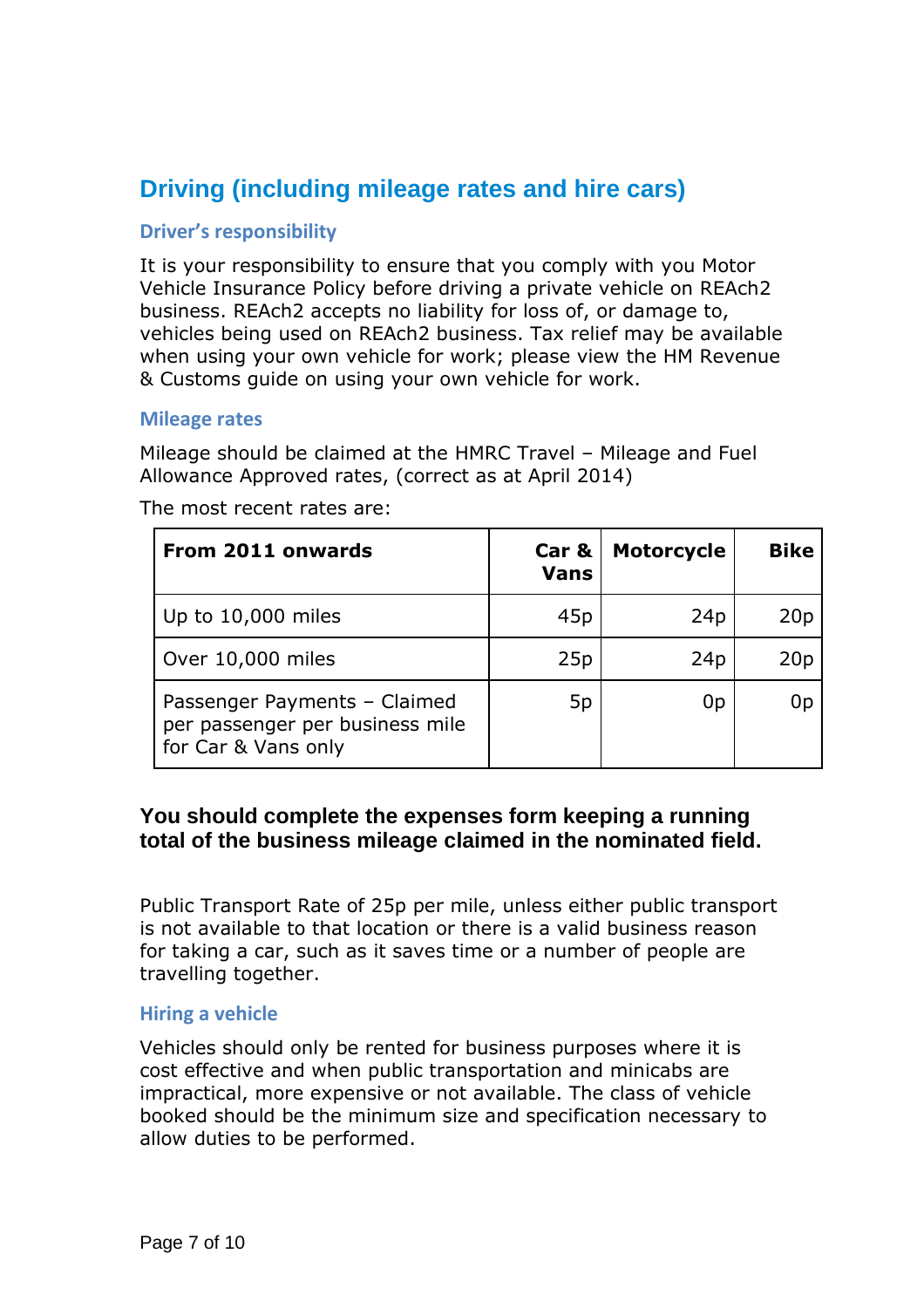#### <span id="page-7-0"></span>**Fuel**

The cost of fuel used on business can be reimbursed by submitting an appropriate receipt. Vehicles should be returned with a full tank, as hire companies charge inflated rates for refueling.

#### <span id="page-7-1"></span>**Parking**

Reasonable car parking costs while on business will be met so long as a valid receipt is provided.

#### <span id="page-7-2"></span>**Tolls and congestion charges**

Necessary road and bridge toll costs will be met, including the congestion charge where there is a genuine business need to incur it. No tolls or congestion charges can be claimed for travel between home and work.

#### <span id="page-7-3"></span>**Fines**

The individual must pay any fines, including parking tickets, incurred whilst using any vehicle for any motoring offences, promptly. Failure to do so will result in the cost of the fine and administration fee being recovered directly from the driver. REAch2 will not meet the cost of fines incurred by individual for motoring or parking offenses while on REAch2 business.

## <span id="page-7-4"></span>**Overnight accommodation**

#### <span id="page-7-5"></span>**Accommodation Rates**

If you have to stay away from base overnight, REAch2 will pay for the cost of a standard single room with bathroom facilities.

The cost of the room should not normally exceed the following limits. These limits will be the maximum claimable, with receipts, unless there has been prior approval of your line manager after special consideration of the circumstances:

#### **Overnight stay outside of London (and other similar destinations)**

|                          | Cost per night<br>(ex VAT) | Cost per night<br>(Inc VAT) |
|--------------------------|----------------------------|-----------------------------|
| Room Only                | £75                        | £90                         |
| <b>Bed and Breakfast</b> | £85                        | £102                        |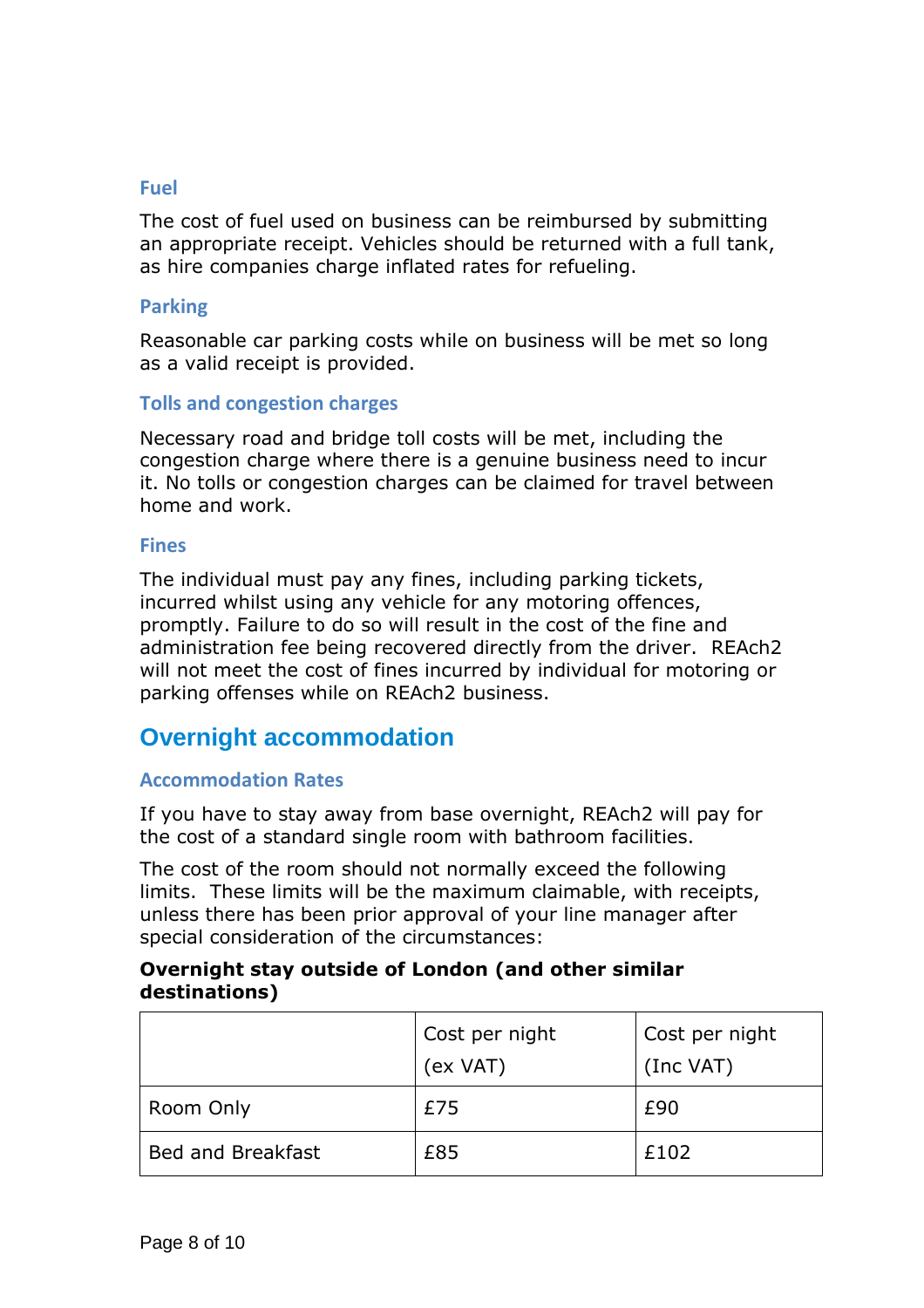## **Overnight stay in London (and other similar high cost destinations)**

|                          | Cost per night<br>(ex VAT) | Cost per night<br>(Inc VAT) |
|--------------------------|----------------------------|-----------------------------|
| Room Only                | £150                       | £180                        |
| <b>Bed and Breakfast</b> | £166                       | £200                        |

#### <span id="page-8-0"></span>**Private accommodation**

In circumstances where it is economical for REAch2, a line manager may authorise in advance, where you are more than 40 miles from home, for staff to stay in private accommodation, with family or friends. An allowance of £20, including breakfast may be claimed for this.

## <span id="page-8-1"></span>**Meals**

#### <span id="page-8-2"></span>**Meals whilst away overnight**

When necessarily away from base overnight, REAch2 will reimburse the actual cost of relevant meals on presentation of receipts, up to the limits (including VAT and service) below. These limits take account of the fact that staff would normally incur a domestic cost for meals in any case:

| Meal             | Limit (incl. VAT & Service) |
|------------------|-----------------------------|
| <b>Breakfast</b> |                             |
| Lunch            |                             |
| Dinner           |                             |

Alcohol will not be authorised for reimbursement unless specifically agreed by the Chief Executive in advance.

If certain meals have been provided for you, (i.e. breakfast included in the accommodation charge or location catering provided for lunch) only the other meals may be claimed.

#### <span id="page-8-3"></span>**Group meals**

If one member of a team pays a bill on behalf of other members of staff, details of the reason, location, names and number of staff must be shown on the expenses claim. Claiming shares of joint